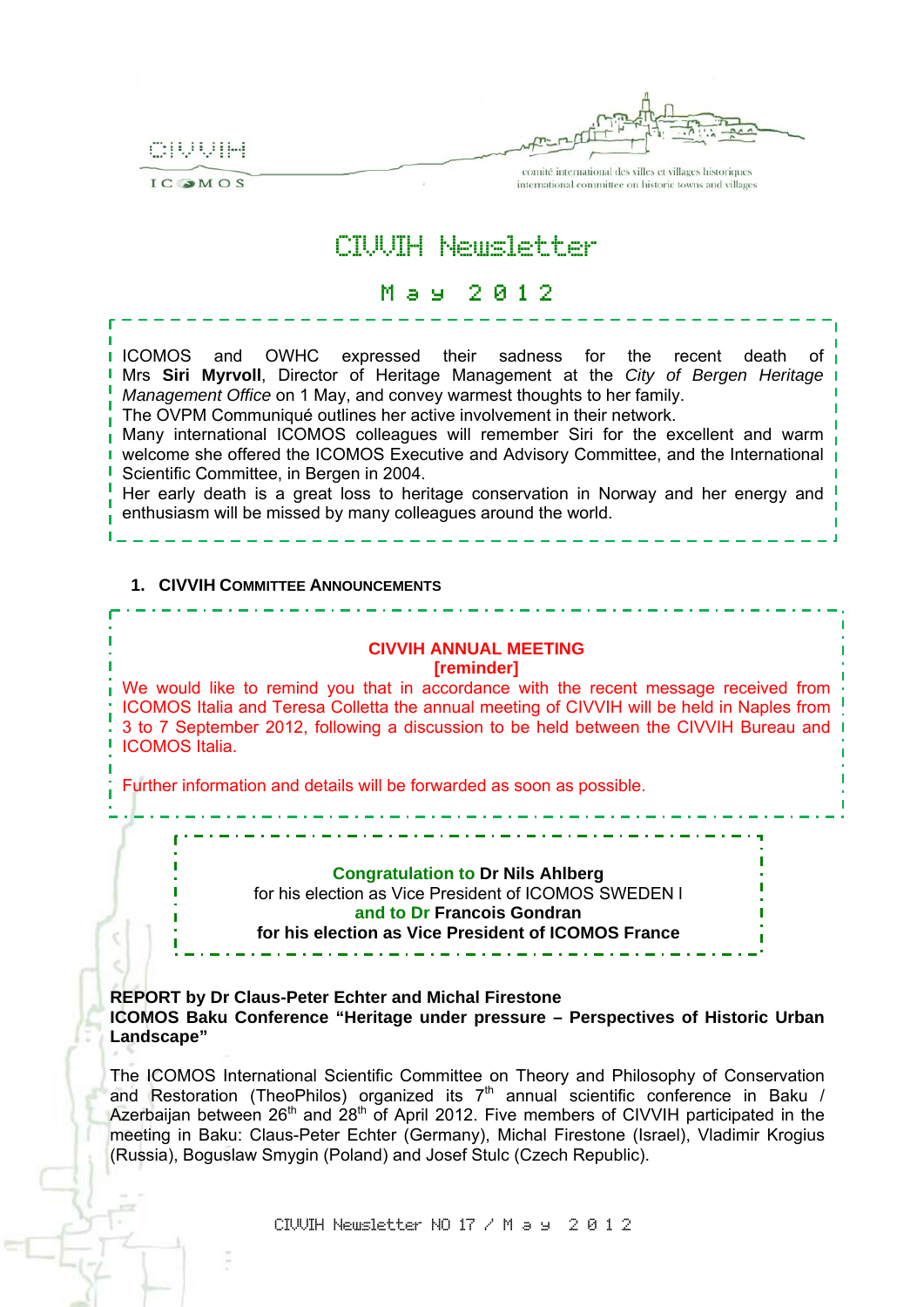The main subject of the conference was the contemporary challenges for heritage protection and a new paradigm for heritage protection. The threatening development of urban historic areas and a brutal break of continuity were considered as a crucial issue during the meeting. An important line of the Baku conference concerned the impact of the urbanization process that is the result of human activity on cities where World Heritage Sites are located.

CIVVIH members Michal Firestone, Vladimir Krogius, Boguslaw Smygin and Josef Stulc gave presentations on: *The "Kibbutz" - Can it help us understand the challenges we face in urban conservation today?", "Two brand new UNESCO and ICOMOS urban conservation guiding documents", "HUL recommendation as element of paradigm shift in heritage protection", "The concept of Historic City as a collective work of art"* and Claus-Peter Echter and Michal Firestone chaired a session of the meeting.

The proceedings will be published. The committee decided to formulate future actions in the matter based on suggestions by the members.

#### **2. CIVVIH MEDITERRANEAN SUB-COMMITTEE ANNOUNCEMENTS**



**[new]** The Séminaire «**Médinas 2030**» / 2e réunion du comité scientifique took place at Marseille on 23 April 2012 and was followed by the Séminaire «Médinas 2030» Le développement durable des médinas on 24 and 25 April 2012.

#### **3. ACTIVITIES BY CIVVIH MEMBERS**

**Fig. [new]** CIVVIH member Dr. Olga Sevan, just has published her new work. The book it is for the moment only available in Russian. It is related to towns, but about villages and museums.

Below is presented information in English.



*Olga Sevan*  **«Malye Korely» Arkhangelsk museum of wooden architecture.**  History of creating, methodology of the projecting, modern condition»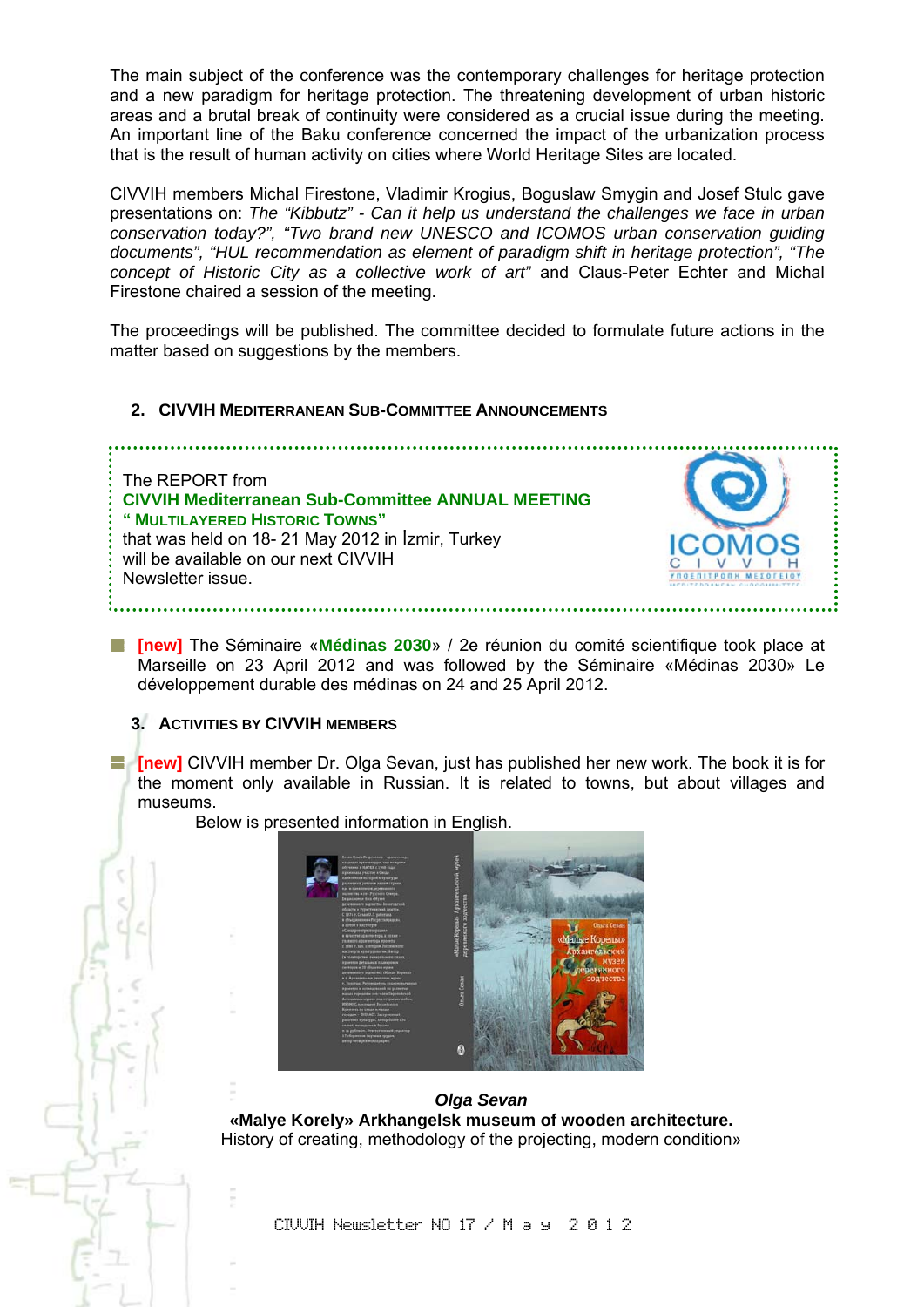The monograph «Malye Korely» Arkhangelsk museum of wooden architecture, is dedicated to the author's vision and approach towards the history of creating, methodology of projecting and modern condition of one of the biggest open-air museum in our country "Malye Korely" near Arkhangelsk, ranging with European museums of such type. The research presents an analysis of such creating museums in Europe, starting from the end of the XIX century, today counting more then 2 thousands, as well as Russian ones, which numbers about 40.

www.ecovast.ru and http://ecovast.ru/sevan\_en.htm

#### **4. GENERAL ANNOUNCEMENTS**



The Comité de Pilotage n°22 took place on 2 and 3 May 2012, in UNESCO, Paris.

The final phase – conference on the project's results will take place on the 17<sup>th</sup> of September 2013.

Information on the OWHC Project **"Historic Cities in Development: Keys for Understanding and Acting"**:

The Organization of World Heritage Cities (OWHC) is launching its project *Historic Cities in Development: the Keys to Understanding and Action*, a COMPILATION OF CASE STUDIES on the conservation and management historic cities.

Since 2008, the OWHC and the city of Lyon, in close collaboration with the World Heritage Centre and UNESCO within the framework of the Cities Programme and with the financial and technical support of the France-UNESCO Convention, the Netherlands Funds in Trust, the Council of Europe, the Getty Conservation Institute and ICOMOS, have worked for the development of a Compilation of case studies which will ultimately allow the sharing of knowledge and expertise unparalleled in the world of historic cities.

For further information visit OWHC site at:

http://www.ovpm.org/en/compilation\_case\_studies\_conservation\_and\_management\_historic\_cities 

**[new]** The **UNESCO Creative Cities Network** meeting was held in Montreal on 21 and 22 May, 2012. About 150 representatives from the various cities part of that Network will attend the meeting. There are 31 cities members of that network, from 18 countries in most of which there are ICOMOS National Committees. These cities are registered under one of seven themes of creativity - Design, Crafts and Folk Arts, Media Arts, Literature, Music, Cinema and Gastronomy - and many have a World Heritage connection.

**[absence]** The Syrian archaeological heritage is in danger: an inventory of damaged sites and buildings - Euromed Heritage In the following website: http://www.facebook.com/Archeologie.syrienne?ref=tn\_tnmn there is posted interesting information on the Syrian heritage and represents a great effort for implementation, and documentation updated, with a lot of information on documentation.

**[new]** The International Seminar of Almeida 2012 which will be held from 24 to 26 August 2012. **"Commemorations of the 1810 Almeida' Siege".**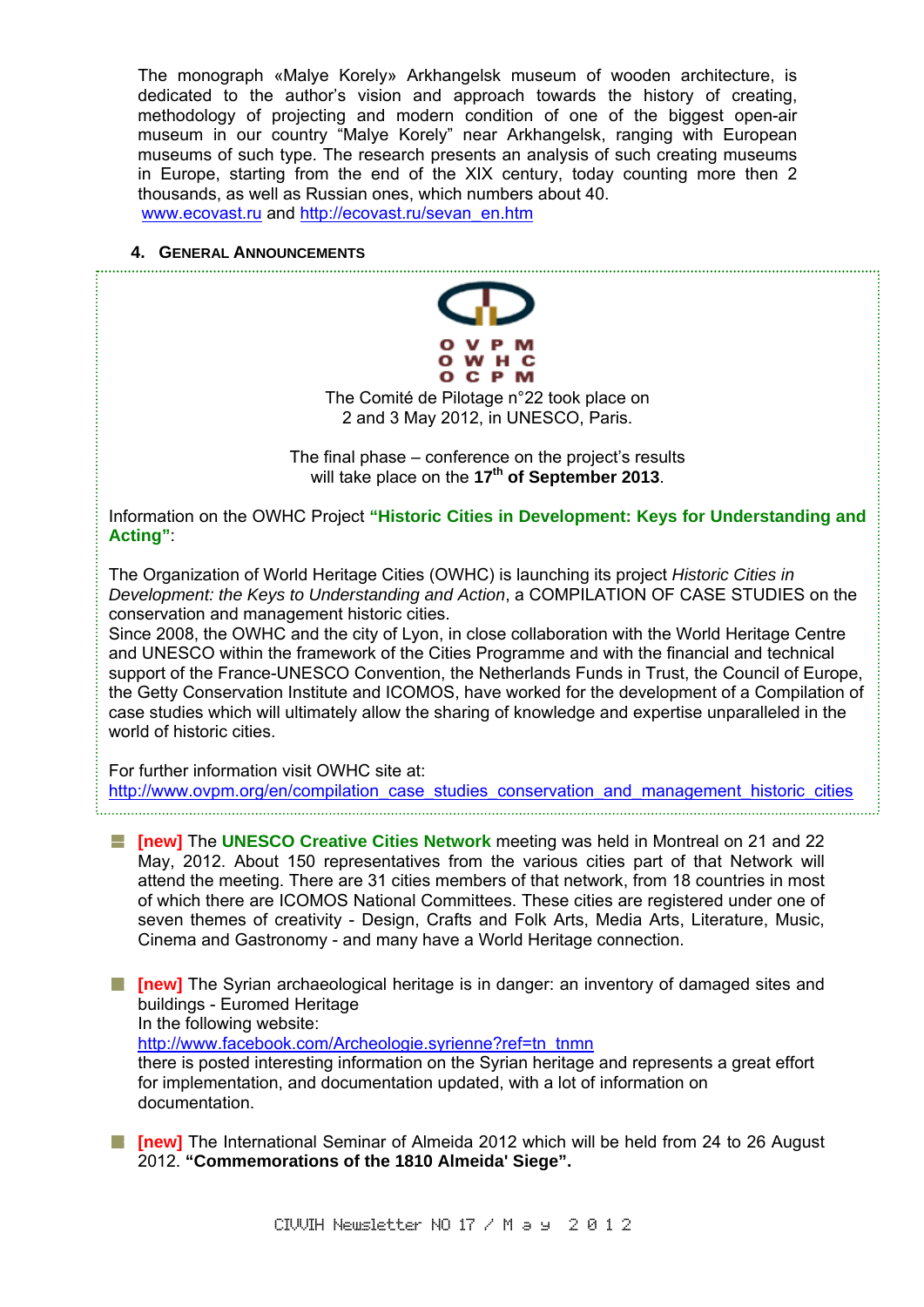*Larger or smaller, fortified cities of the Baroque period ,as Almeida, generally have a complimentary program of military buildings, which marks the character of the urban fabric of the historic sites that they are related to.* 

*What is happening in other fortified cities? Which similarities exist between the different cases?* 

*What future is reserved for those remarkable buildings nowadays practically all empty of military function?* 

*INFORMATIONS: Dr Joao Campos j.campos@netc.pt*

#### **Fig. 4** [new] Call for Nominations:

The World Monuments Fund invites nominations for the *2012 World Monuments Fund/Knoll Modernism Prize*. The Prize will be awarded in fall 2012 to a design professional or firm in recognition of innovative design solutions that preserved or saved a modern landmark at risk. Projects that enhanced a site's architectural, functional, economic, and environmental sustainability while benefiting the community are encouraged. Nominated projects must have been completed in the last five years. The deadline for nominations is **May 31, 2012**.

[For more detail information visit the World Monuments Fund website: http://www.wmf.org/modernism-prize/call-nominations].

**[new]** Call for papers: The international symposium entitled *"Cultural Encounters in The Ottoman World and Their Artistic Reflections"* will be held in honour of Prof. Dr. Filiz Yenisehirlioglu by the Department of History of Art, Hacettepe University, Turkey.

The aim of the Symposium, which will be held on 14-16 November 2012 in Hacettepe University Beytepe Campus, is to question the cultural encounters within the scope of the Ottoman world and the Ottoman civilization, and to discuss and share the artistic reflections of these encounters. Abstracts should not exceed 400 words and be sent via email to: ceoar2012@gmail.com

Deadline for the abstracts is **May 15, 2012.**

[For further information: Hacettepe University, Faculty of Letters, Department of History of Art, 06800 Beytepe-Ankara, Turkey, E-mail: ceoar2012@gmail.com].

**[new]** ICOMOS ISCEC Meeting in Malta "Ports as new Magnets for Urban Sustainable Development", May 24-25, 2012.

[For further information the website is availiable : http://portsmagnets2012.altervista.org/ or portsmagnets2012.com

email: portsmagnets2012@libero.it]

**[Feminder]** Call for paper 2012 of **Portusplus** (The Call for paper 2012 of Portusplus is consultable on the website of RETE: www.reteonline.org in the section "Portusplus" - "Call for papers" www.reteonline.org). Portusplus is the online-magazine of RETE, the Association for the collaboration between ports and cities, dedicated to the study of themes involving the relationship between port and city and the regeneration of urban waterfronts.

The proposals for papers should be sent to the Scientific Secretariat of Portusplus, following the instructions for submission, before **June 30, 2012.** 

**[reminder]** Call for Abstracts and Posters:

 **Tangible Risks, Intangible Opportunities: Long-Term Risk Preparedness and Responses for Threats to Cultural Heritage 2012** 

Theme: Reducing Risks to Cultural Heritage from Natural and Human-Caused Disasters

**The ICOMOS Advisory Committee, including the Scientific Council, will meet this year from 27 October to 1 November in Beijing, China.**